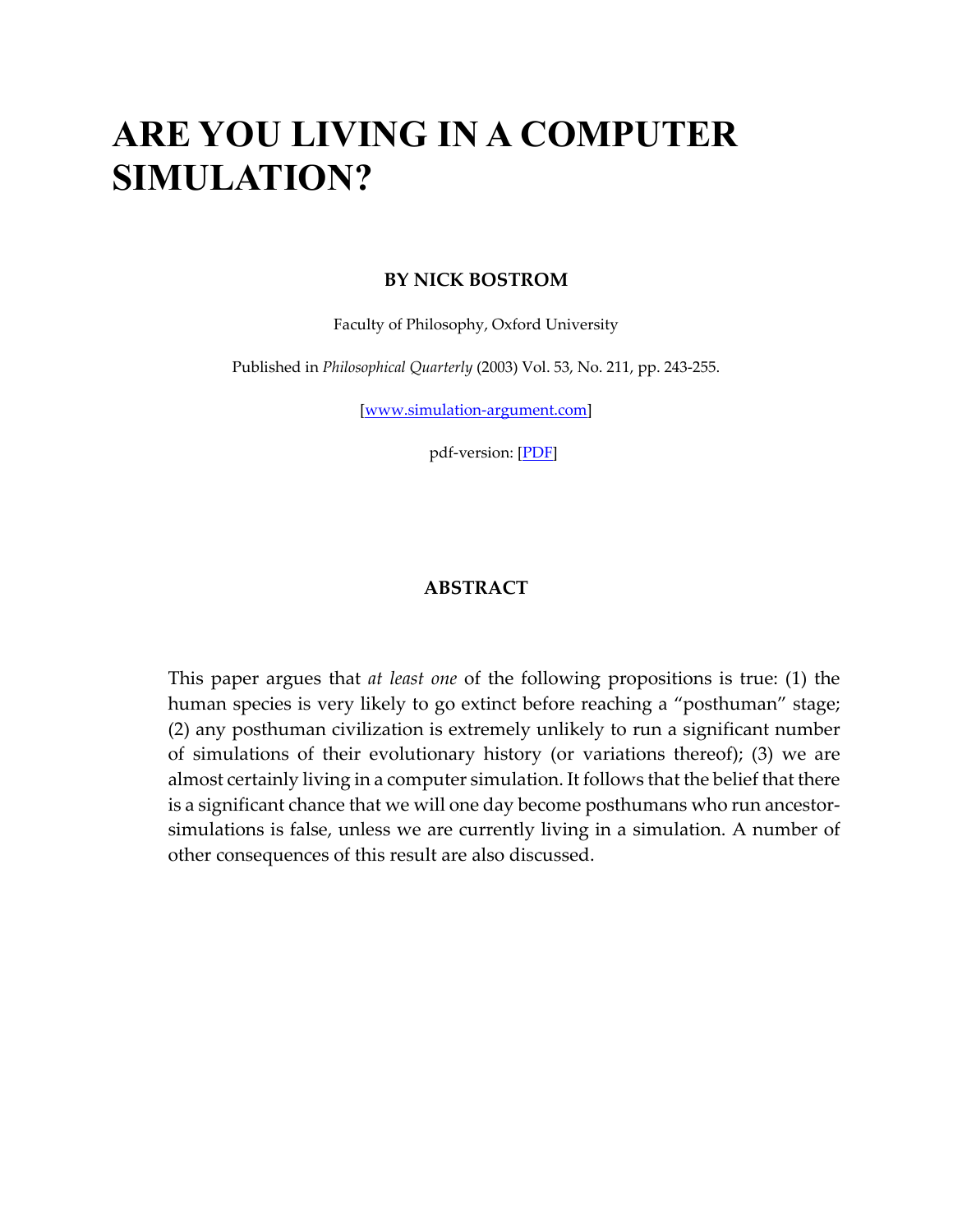#### **I. INTRODUCTION**

Many works of science fiction as well as some forecasts by serious technologists and futurologists predict that enormous amounts of computing power will be available in the future. Let us suppose for a moment that these predictions are correct. One thing that later generations might do with their super-powerful computers is run detailed simulations of their forebears or of people like their forebears. Because their computers would be so powerful, they could run a great many such simulations. Suppose that these simulated people are conscious (as they would be if the simulations were sufficiently finegrained and if a certain quite widely accepted position in the philosophy of mind is correct). Then it could be the case that the vast majority of minds like ours do not belong to the original race but rather to people simulated by the advanced descendants of an original race. It is then possible to argue that, if this were the case, we would be rational to think that we are likely among the simulated minds rather than among the original biological ones. Therefore, if we don't think that we are currently living in a computer simulation, we are not entitled to believe that we will have descendants who will run lots of such simulations of their forebears. That is the basic idea. The rest of this paper will spell it out more carefully.

Apart form the interest this thesis may hold for those who are engaged in futuristic speculation, there are also more purely theoretical rewards. The argument provides a stimulus for formulating some methodological and metaphysical questions, and it suggests naturalistic analogies to certain traditional religious conceptions, which some may find amusing or thought-provoking.

The structure of the paper is as follows. First, we formulate an assumption that we need to import from the philosophy of mind in order to get the argument started. Second, we consider some empirical reasons for thinking that running vastly many simulations of human minds would be within the capability of a future civilization that has developed many of those technologies that can already be shown to be compatible with known physical laws and engineering constraints. This part is not philosophically necessary but it provides an incentive for paying attention to the rest. Then follows the core of the argument, which makes use of some simple probability theory, and a section providing support for a weak indifference principle that the argument employs. Lastly, we discuss some interpretations of the disjunction, mentioned in the abstract, that forms the conclusion of the simulation argument.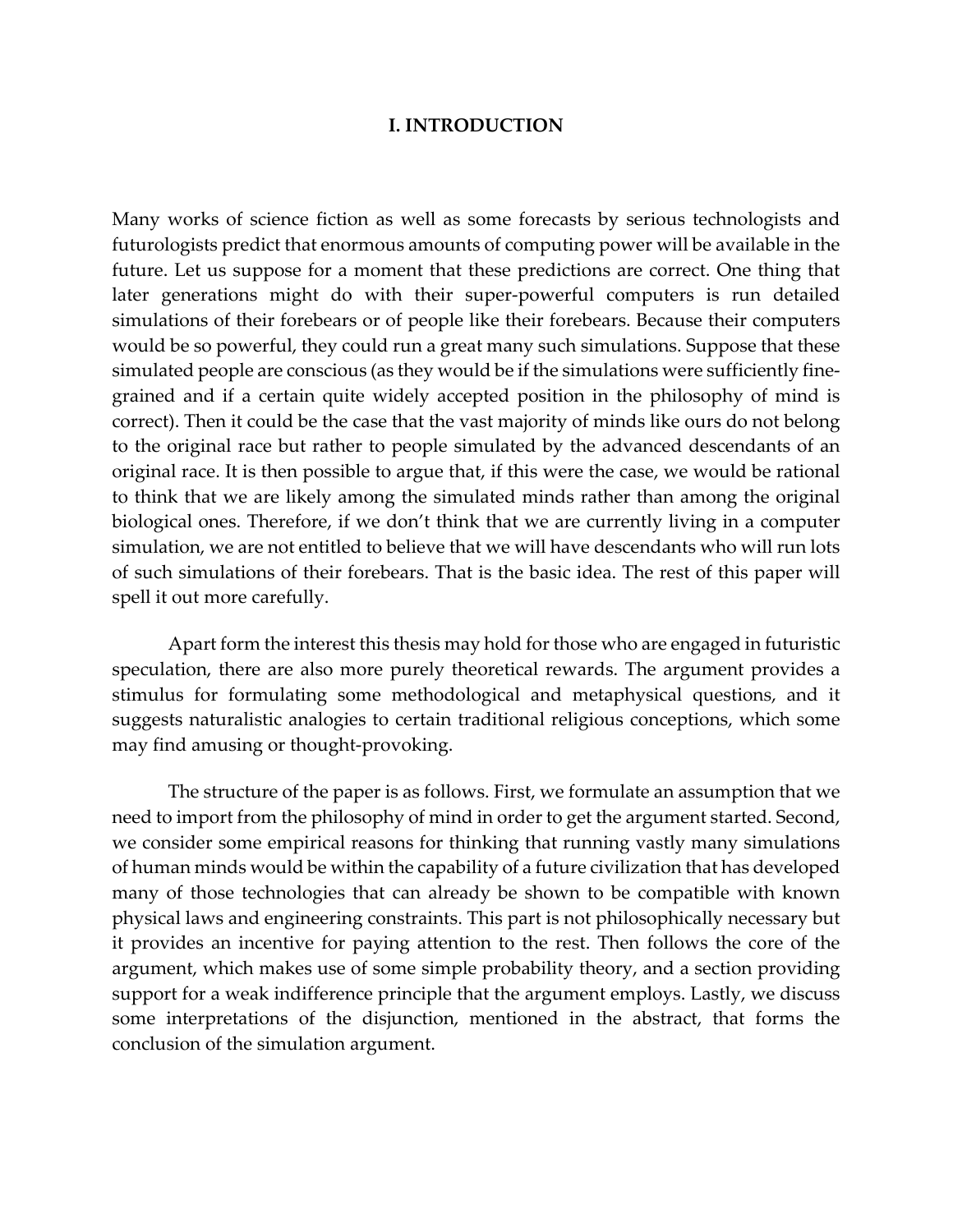# **II. THE ASSUMPTION OF SUBSTRATE-INDEPENDENCE**

A common assumption in the philosophy of mind is that of *substrate-independence*. The idea is that mental states can supervene on any of a broad class of physical substrates. Provided a system implements the right sort of computational structures and processes, it can be associated with conscious experiences. It is not an essential property of consciousness that it is implemented on carbon-based biological neural networks inside a cranium: silicon-based processors inside a computer could in principle do the trick as well.

Arguments for this thesis have been given in the literature, and although it is not entirely uncontroversial, we shall here take it as a given.

The argument we shall present does not, however, depend on any very strong version of functionalism or computationalism. For example, we need not assume that the thesis of substrate-independence is *necessarily* true (either analytically or metaphysically) – just that, in fact, a computer running a suitable program would be conscious. Moreover, we need not assume that in order to create a mind on a computer it would be sufficient to program it in such a way that it behaves like a human in all situations, including passing the Turing test etc. We need only the weaker assumption that it would suffice for the generation of subjective experiences that the computational processes of a human brain are structurally replicated in suitably fine-grained detail, such as on the level of individual synapses. This attenuated version of substrateindependence is quite widely accepted.

Neurotransmitters, nerve growth factors, and other chemicals that are smaller than a synapse clearly play a role in human cognition and learning. The substrateindependence thesis is not that the effects of these chemicals are small or irrelevant, but rather that they affect subjective experience only *via* their direct or indirect influence on computational activities. For example, if there can be no difference in subjective experience without there also being a difference in synaptic discharges, then the requisite detail of simulation is at the synaptic level (or higher).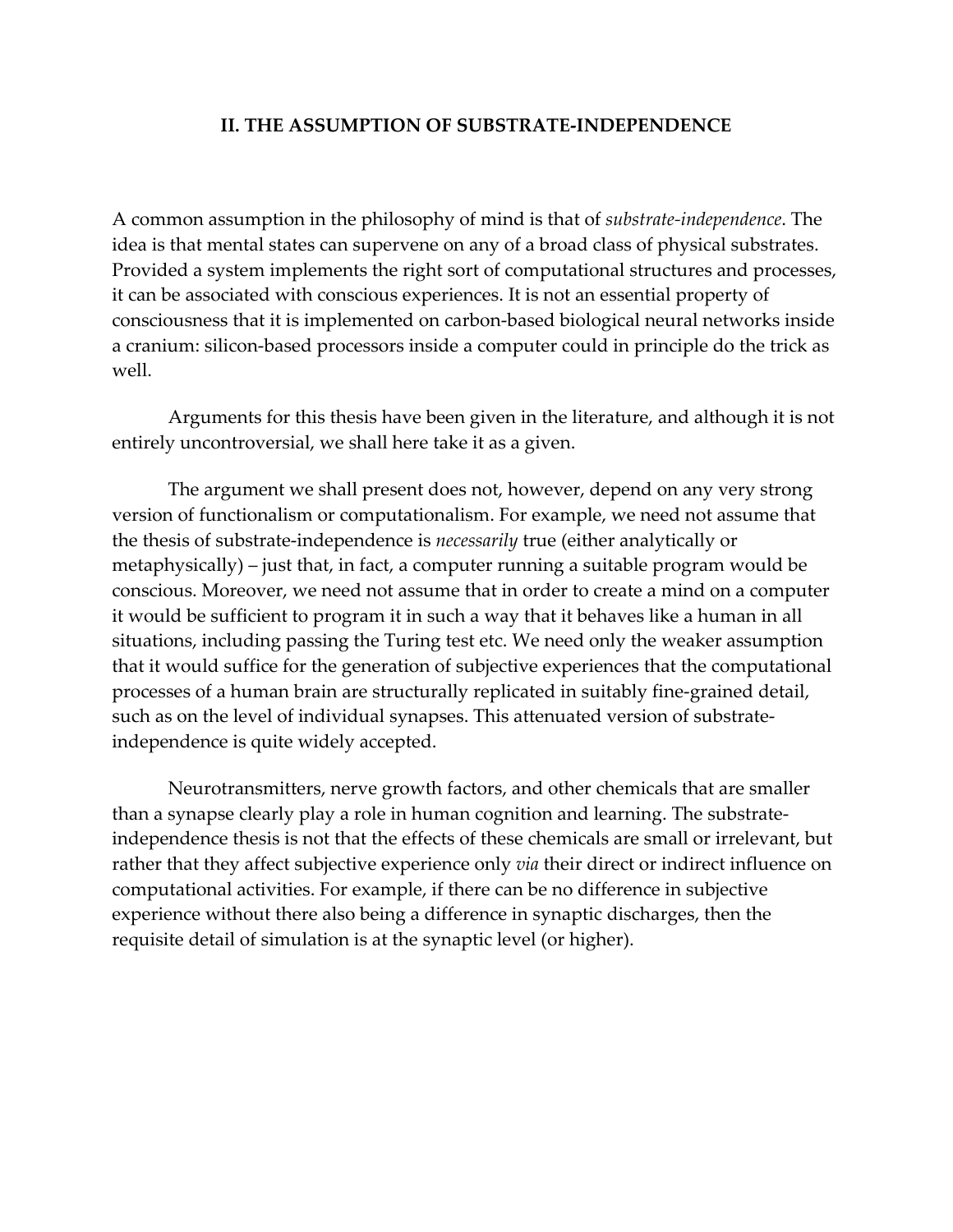# **III. THE TECHNOLOGICAL LIMITS OF COMPUTATION**

At our current stage of technological development, we have neither sufficiently powerful hardware nor the requisite software to create conscious minds in computers. But persuasive arguments have been given to the effect that *if* technological progress continues unabated *then* these shortcomings will eventually be overcome. Some authors argue that this stage may be only a few decades away.[1](#page-3-0) Yet present purposes require no assumptions about the time-scale. The simulation argument works equally well for those who think that it will take hundreds of thousands of years to reach a "posthuman" stage of civilization, where humankind has acquired most of the technological capabilities that one can currently show to be consistent with physical laws and with material and energy constraints.

Such a mature stage of technological development will make it possible to convert planets and other astronomical resources into enormously powerful computers. It is currently hard to be confident in any upper bound on the computing power that may be available to posthuman civilizations. As we are still lacking a "theory of everything", we cannot rule out the possibility that novel physical phenomena, not allowed for in current physical theories, may be utilized to transcend those constraints[2](#page-3-1) that in our current understanding impose theoretical limits on the information processing attainable in a given lump of matter. We can with much greater confidence establish *lower* bounds on posthuman computation, by assuming only mechanisms that are already understood. For example, Eric Drexler has outlined a design for a system the size of a sugar cube (excluding cooling and power supply) that would perform  $10^{21}$  instructions per second. [3](#page-3-2) Another author gives a rough estimate of 10<sup>42</sup> operations per second for a computer with a mass on order of a large planet.[4](#page-3-3) (If we could create quantum computers, or learn to

<span id="page-3-0"></span><sup>1</sup> See e.g. K. E. Drexler, *Engines of Creation: The Coming Era of Nanotechnology*, London, Forth Estate, 1985; N. Bostrom, "How Long Before Superintelligence?" *International Journal of Futures Studies,* vol. 2, (1998); R. Kurzweil, *The Age of Spiritual Machines: When computers exceed human intelligence*, New York, Viking Press, 1999; H. Moravec, *Robot: Mere Machine to Transcendent Mind*, Oxford University Press, 1999.

<span id="page-3-1"></span><sup>2</sup> Such as the Bremermann-Bekenstein bound and the black hole limit (H. J. Bremermann, "Minimum energy requirements of information transfer and computing." *International Journal of Theoretical Physics* 21: 203-217 (1982); J. D. Bekenstein, "Entropy content and information flow in systems with limited energy." *Physical Review* D 30: 1669-1679 (1984); A. Sandberg, "The Physics of Information Processing Superobjects: The Daily Life among the Jupiter Brains." *Journal of Evolution and Technology*, vol. 5 (1999)).

<span id="page-3-2"></span><sup>3</sup> K. E. Drexler, *Nanosystems: Molecular Machinery, Manufacturing, and Computation*, New York, John Wiley & Sons, Inc., 1992.

<span id="page-3-3"></span><sup>4</sup> R. J. Bradbury, "Matrioshka Brains." *Working manuscript* (2002), http://www.aeiveos.com/~bradbury/MatrioshkaBrains/MatrioshkaBrains.html.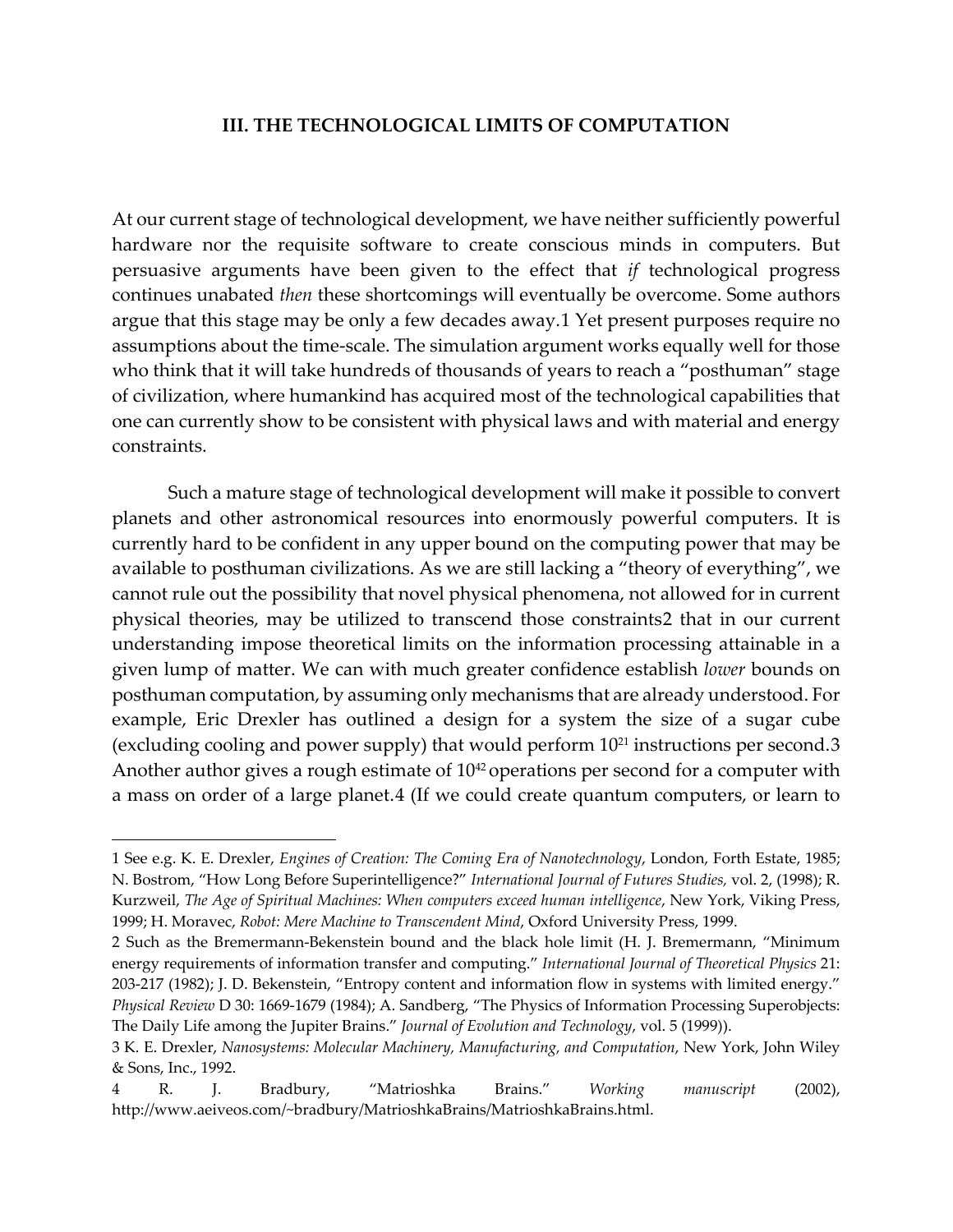build computers out of nuclear matter or plasma, we could push closer to the theoretical limits. Seth Lloyd calculates an upper bound for a 1 kg computer of  $5*10^{50}$  logical operations per second carried out on ~1031 bits.[5](#page-4-0) However, it suffices for our purposes to use the more conservative estimate that presupposes only currently known designprinciples.)

The amount of computing power needed to emulate a human mind can likewise be roughly estimated. One estimate, based on how computationally expensive it is to replicate the functionality of a piece of nervous tissue that we have already understood and whose functionality has been replicated *in silico*, contrast enhancement in the retina, yields a figure of  $~10^{14}$  operations per second for the entire human brain.[6](#page-4-1) An alternative estimate, based the number of synapses in the brain and their firing frequency, gives a figure of ~1016-1017 operations per second.[7](#page-4-2) Conceivably, even more could be required if we want to simulate in detail the internal workings of synapses and dendritic trees. However, it is likely that the human central nervous system has a high degree of redundancy on the mircoscale to compensate for the unreliability and noisiness of its neuronal components. One would therefore expect a substantial efficiency gain when using more reliable and versatile non-biological processors.

Memory seems to be a no more stringent constraint than processing power.[8](#page-4-3) Moreover, since the maximum human sensory bandwidth is  $~10^8$  bits per second, simulating all sensory events incurs a negligible cost compared to simulating the cortical activity. We can therefore use the processing power required to simulate the central nervous system as an estimate of the total computational cost of simulating a human mind.

If the environment is included in the simulation, this will require additional computing power – how much depends on the scope and granularity of the simulation. Simulating the entire universe down to the quantum level is obviously infeasible, unless radically new physics is discovered. But in order to get a realistic simulation of human experience, much less is needed – only whatever is required to ensure that the simulated humans, interacting in normal human ways with their simulated environment, don't notice any irregularities. The microscopic structure of the inside of the Earth can be safely omitted. Distant astronomical objects can have highly compressed representations: verisimilitude need extend to the narrow band of properties that we can observe from our planet or solar system spacecraft. On the surface of Earth, macroscopic objects in

<span id="page-4-0"></span><sup>5</sup> S. Lloyd, "Ultimate physical limits to computation." *Nature* 406 (31 August): 1047-1054 (2000).

<span id="page-4-1"></span><sup>6</sup> H. Moravec, *Mind Children*, Harvard University Press (1989).

<span id="page-4-2"></span><sup>7</sup> Bostrom (1998), op. cit.

<span id="page-4-3"></span><sup>8</sup> See references in foregoing footnotes.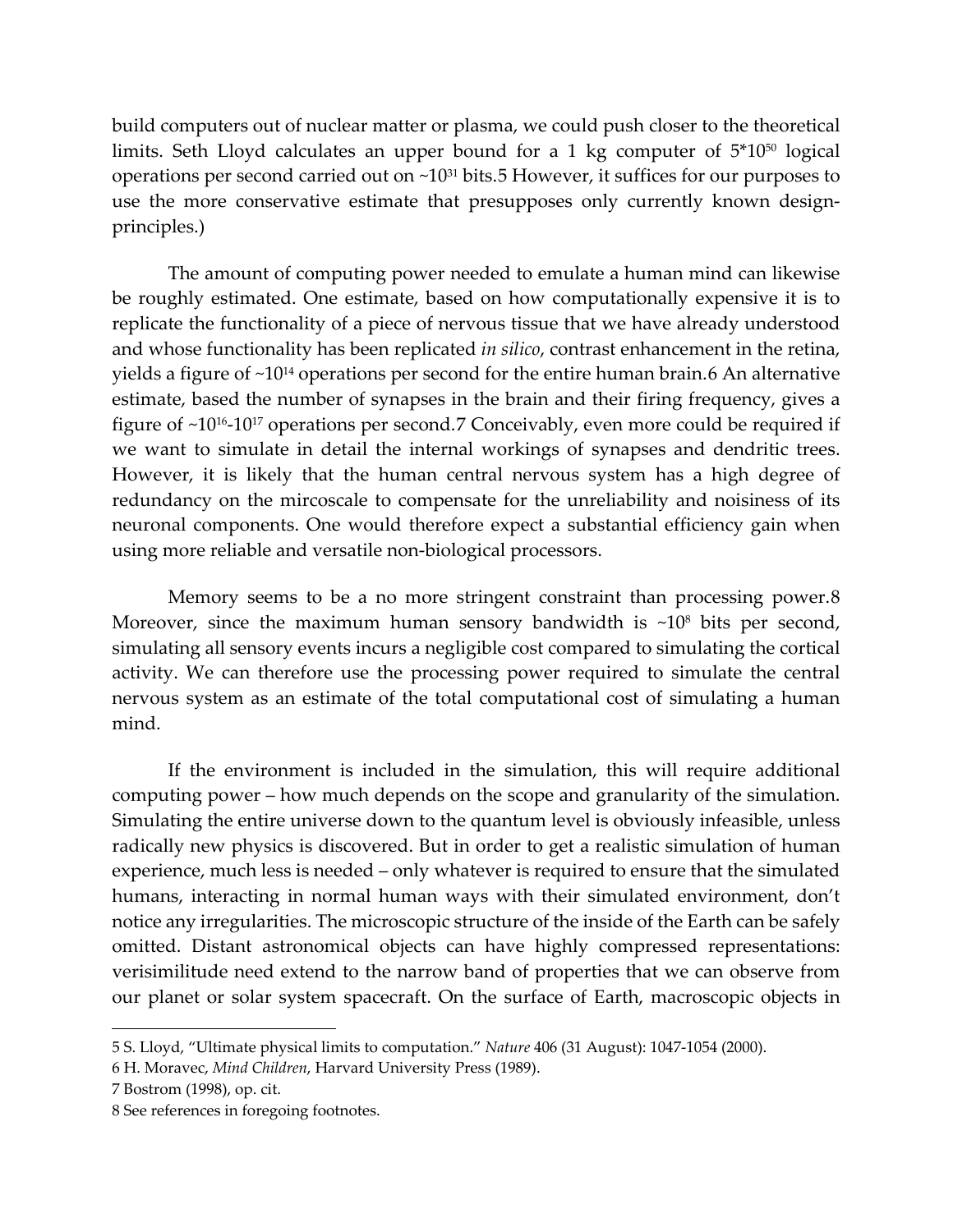inhabited areas may need to be continuously simulated, but microscopic phenomena could likely be filled in *ad hoc*. What you see through an electron microscope needs to look unsuspicious, but you usually have no way of confirming its coherence with unobserved parts of the microscopic world. Exceptions arise when we deliberately design systems to harness unobserved microscopic phenomena that operate in accordance with known principles to get results that we are able to independently verify. The paradigmatic case of this is a computer. The simulation may therefore need to include a continuous representation of computers down to the level of individual logic elements. This presents no problem, since our current computing power is negligible by posthuman standards.

Moreover, a posthuman simulator would have enough computing power to keep track of the detailed belief-states in all human brains at all times. Therefore, when it saw that a human was about to make an observation of the microscopic world, it could fill in sufficient detail in the simulation in the appropriate domain on an as-needed basis. Should any error occur, the director could easily edit the states of any brains that have become aware of an anomaly before it spoils the simulation. Alternatively, the director could skip back a few seconds and rerun the simulation in a way that avoids the problem.

It thus seems plausible that the main computational cost in creating simulations that are indistinguishable from physical reality for human minds in the simulation resides in simulating organic brains down to the neuronal or sub-neuronal level.[9](#page-5-0) While it is not possible to get a very exact estimate of the cost of a realistic simulation of human history, we can use  $~10^{33}$  $~10^{33}$  $~10^{33}$  -  $10^{36}$  operations as a rough estimate 10. As we gain more experience with virtual reality, we will get a better grasp of the computational requirements for making such worlds appear realistic to their visitors. But in any case, even if our estimate is off by several orders of magnitude, this does not matter much for our argument. We noted that a rough approximation of the computational power of a planetary-mass computer is 1042 operations per second, and that assumes only already known nanotechnological designs, which are probably far from optimal. A single such a computer could simulate the entire mental history of humankind (call this an *ancestorsimulation*) by using less than one millionth of its processing power for one second. A posthuman civilization may eventually build an astronomical number of such computers. We can conclude that the computing power available to a posthuman civilization is sufficient to run a huge number of ancestor-simulations even it allocates only a minute

<span id="page-5-0"></span><sup>9</sup> As we build more and faster computers, the cost of simulating our machines might eventually come to dominate the cost of simulating nervous systems.

<span id="page-5-1"></span><sup>10 100</sup> billion humans 50 years/human 30 million secs/year  $\Box$  [10<sup>14</sup>, 10<sup>17</sup>] operations in each human brain per second  $\Box$  [10<sup>33</sup>, 10<sup>36</sup>] operations.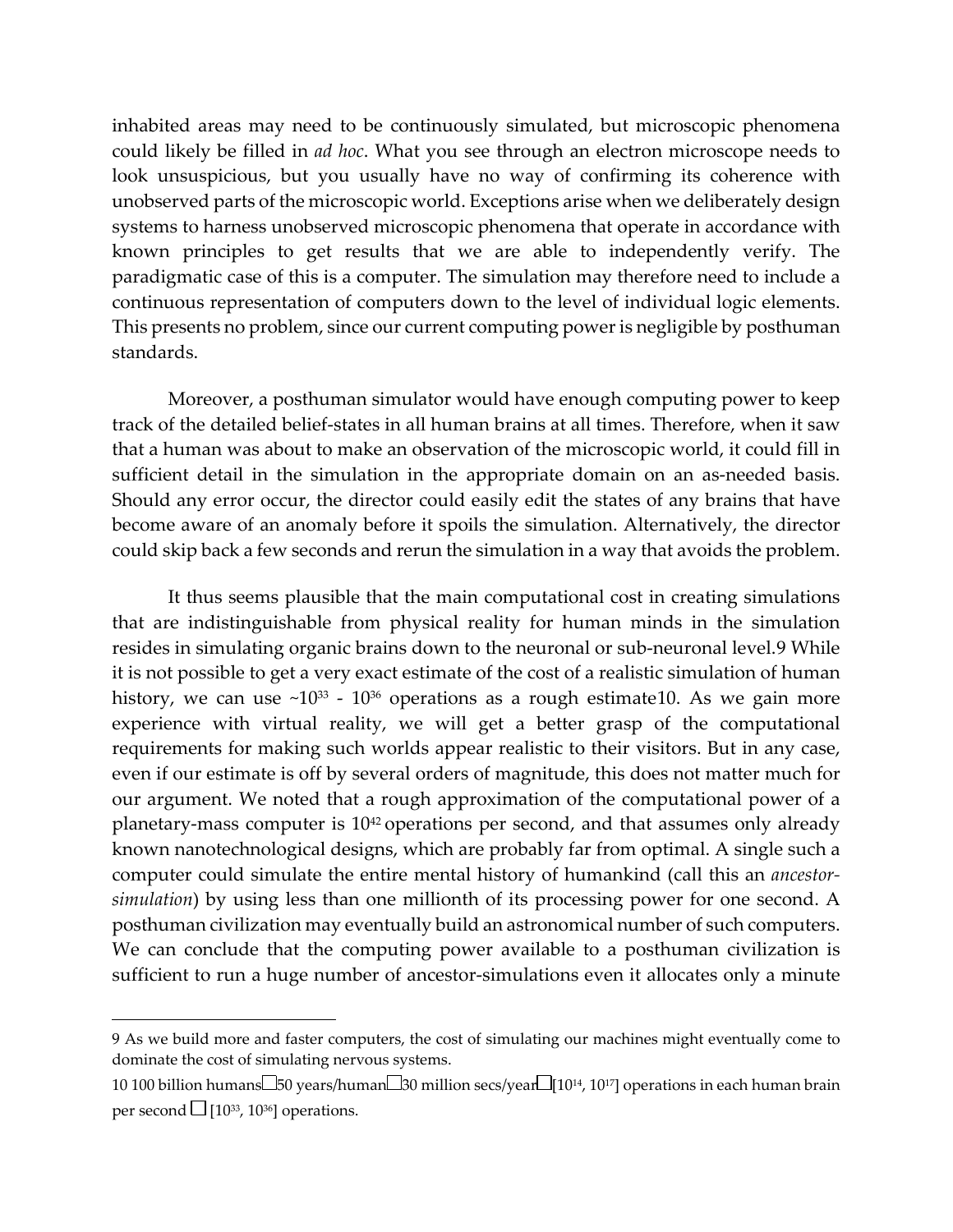fraction of its resources to that purpose. We can draw this conclusion even while leaving a substantial margin of error in all our estimates.

• Posthuman civilizations would have enough computing power to run hugely many ancestor-simulations even while using only a tiny fraction of their resources for that purpose.

# **IV. THE CORE OF THE SIMULATION ARGUMENT**

The basic idea of this paper can be expressed roughly as follows: If there were a substantial chance that our civilization will ever get to the posthuman stage and run many ancestor-simulations, then how come you are not living in such a simulation?

We shall develop this idea into a rigorous argument. Let us introduce the following notation:

 $\perp$ : Fraction of all human-level technological civilizations that survive to reach a posthuman stage

 $\Box$ : Average number of ancestor-simulations run by a posthuman civilization

 $\Box$ : Average number of individuals that have lived in a civilization before it reaches a posthuman stage

The actual fraction of all observers with human-type experiences that live in simulations is then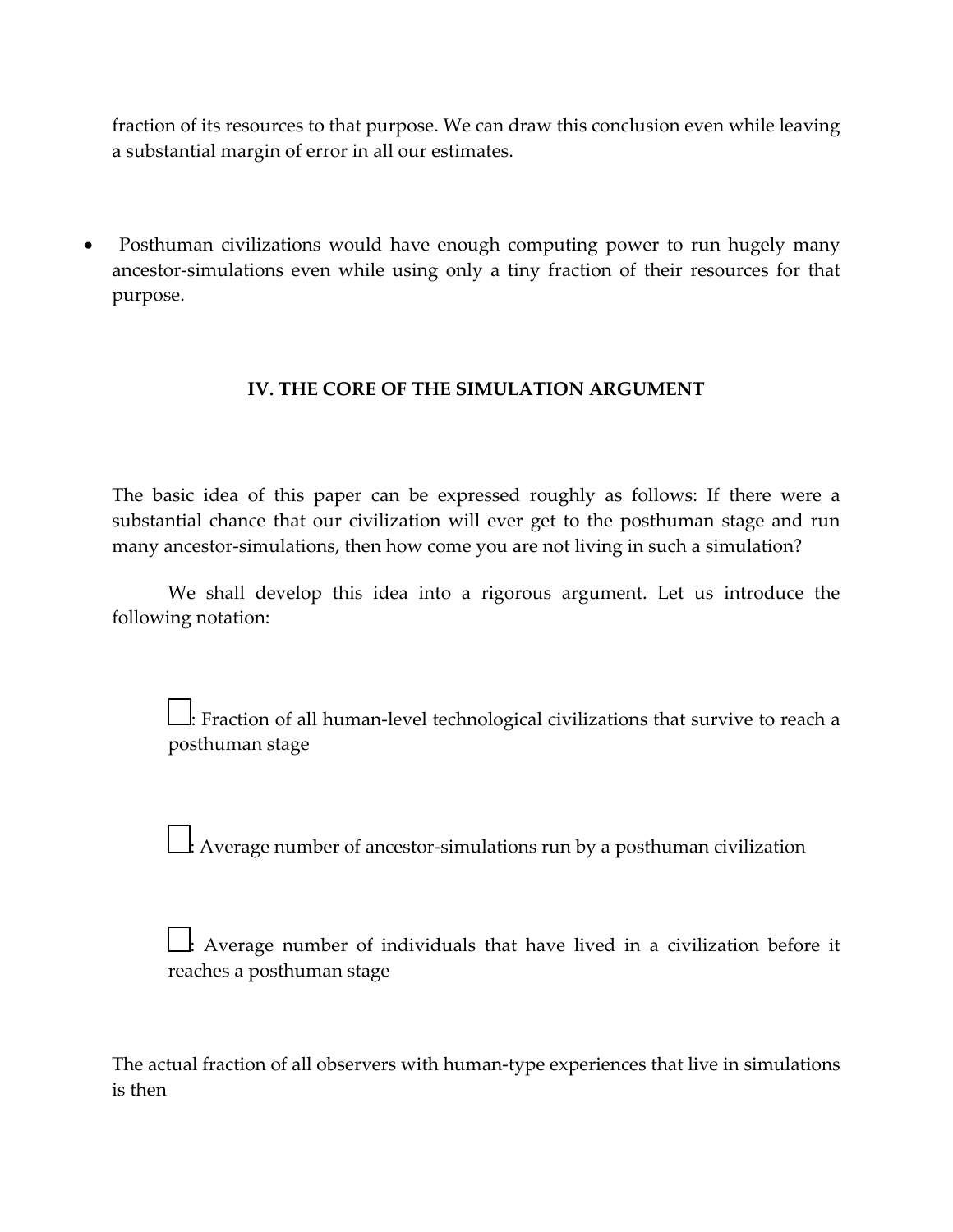

Writing  $\Box$  for the fraction of posthuman civilizations that are interested in running ancestor-simulations (or that contain at least some individuals who are interested in that

and have sufficient resources to run a significant number of such simulations), and  $L$ for the average number of ancestor-simulations run by such interested civilizations, we have



and thus:

(\*)

Because of the immense computing power of posthuman civilizations,  $\Box$  is extremely large, as we saw in the previous section. By inspecting (\*) we can then see that *at least one* of the following three propositions must be true:

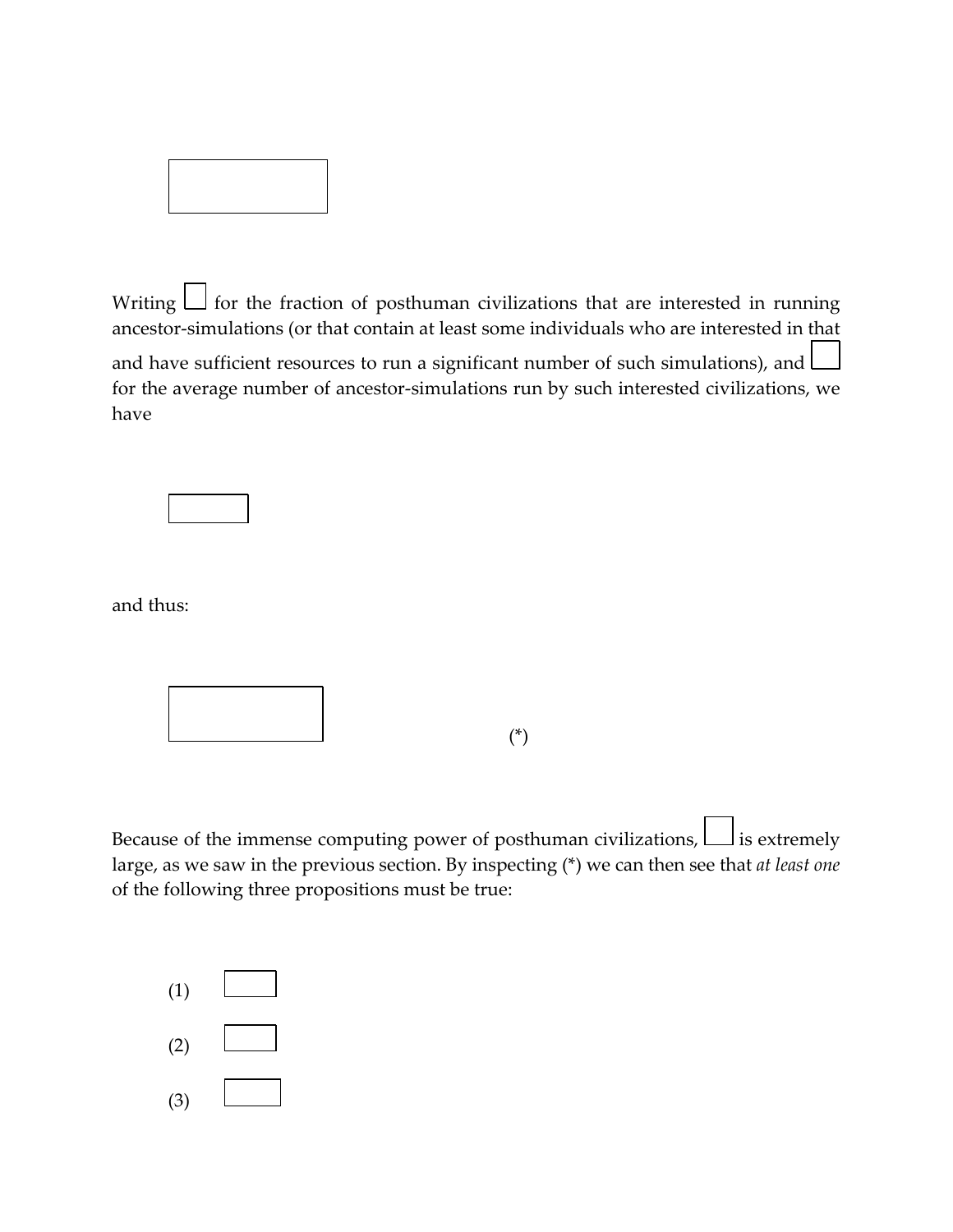#### **V. A BLAND INDIFFERENCE PRINCIPLE**

We can take a further step and conclude that conditional on the truth of (3), one's credence in the hypothesis that one is in a simulation should be close to unity. More generally, if we knew that a fraction *x* of all observers with human-type experiences live in simulations, and we don't have any information that indicate that our own particular experiences are any more or less likely than other human-type experiences to have been implemented *in vivo* rather than *in machina*, then our credence that we are in a simulation should equal *x*:

(#)

 $\overline{a}$ 

This step is sanctioned by a very weak indifference principle. Let us distinguish two cases. The first case, which is the easiest, is where all the minds in question are like your own in the sense that they are exactly qualitatively identical to yours: they have exactly the same information and the same experiences that you have. The second case is where the minds are "like" each other only in the loose sense of being the sort of minds that are typical of human creatures, but they are qualitatively distinct from one another and each has a distinct set of experiences. I maintain that even in the latter case, where the minds are qualitatively different, the simulation argument still works, provided that you have no information that bears on the question of which of the various minds are simulated and which are implemented biologically.

A detailed defense of a stronger principle, which implies the above stance for both cases as trivial special instances, has been given in the literature.[11](#page-8-0) Space does not permit a recapitulation of that defense here, but we can bring out one of the underlying intuitions by bringing to our attention to an analogous situation of a more familiar kind. Suppose that *x*% of the population has a certain genetic sequence *S* within the part of their DNA commonly designated as "junk DNA". Suppose, further, that there are no manifestations

<span id="page-8-0"></span><sup>11</sup> In e.g. N. Bostrom, "The Doomsday argument, Adam & Eve, UN++, and Quantum Joe." *Synthese* 127(3): 359-387 (2001); and most fully in my book *Anthropic Bias: Observation Selection Effects in Science and Philosophy*, Routledge, New York, 2002.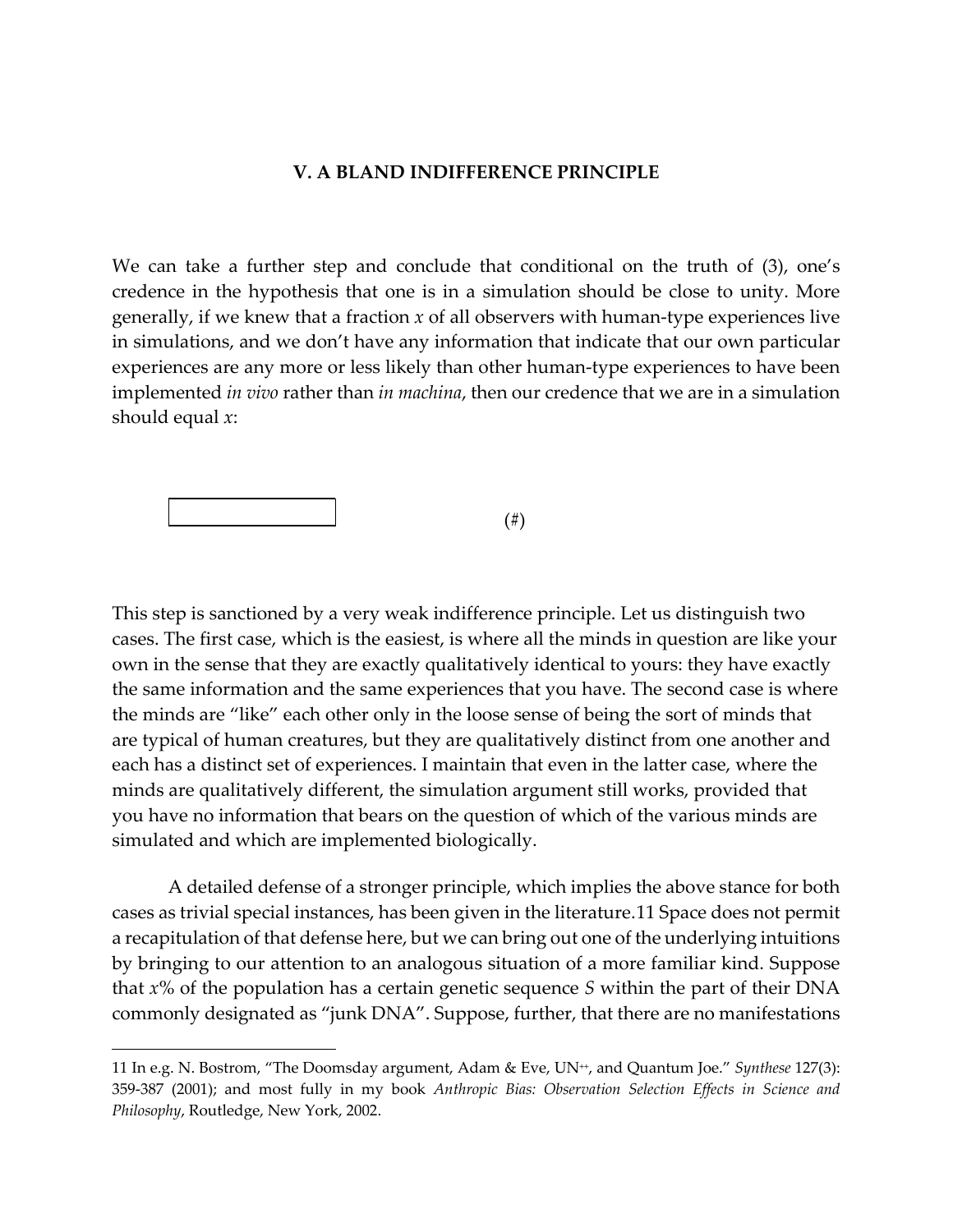of *S* (short of what would turn up in a gene assay) and that there are no known correlations between having *S* and any observable characteristic. Then, quite clearly, unless you have had your DNA sequenced, it is rational to assign a credence of *x*% to the hypothesis that you have *S*. And this is so quite irrespective of the fact that the people who have *S* have qualitatively different minds and experiences from the people who don't have *S*. (They are different simply because all humans have different experiences from one another, not because of any known link between *S* and what kind of experiences one has.)

The same reasoning holds if *S* is not the property of having a certain genetic sequence but instead the property of being in a simulation, assuming only that we have no information that enables us to predict any differences between the experiences of simulated minds and those of the original biological minds.

It should be stressed that the bland indifference principle expressed by  $(\#)$ prescribes indifference only between hypotheses about which observer you are, when you have no information about which of these observers you are. It does not in general prescribe indifference between hypotheses when you lack specific information about which of the hypotheses is true. In contrast to Laplacean and other more ambitious principles of indifference, it is therefore immune to Bertrand's paradox and similar predicaments that tend to plague indifference principles of unrestricted scope.

Readers familiar with the Doomsday argument[12](#page-9-0) may worry that the bland principle of indifference invoked here is the same assumption that is responsible for getting the Doomsday argument off the ground, and that the counterintuitiveness of some of the implications of the latter incriminates or casts doubt on the validity of the former. This is not so. The Doomsday argument rests on a *much* stronger and more controversial premiss, namely that one should reason as if one were a random sample from the set of all people who will ever have lived (past, present, and future) *even though we know that we are living in the early twenty-first century* rather than at some point in the distant past or the future. The bland indifference principle, by contrast, applies only to cases where we have no information about which group of people we belong to.

If betting odds provide some guidance to rational belief, it may also be worth to ponder that if everybody were to place a bet on whether they are in a simulation or not, then if people use the bland principle of indifference, and consequently place their money on being in a simulation if they know that that's where almost all people are, then almost

<span id="page-9-0"></span><sup>12</sup> See e.g. J. Leslie, "Is the End of the World Nigh? " *Philosophical Quarterly* 40, 158: 65-72 (1990).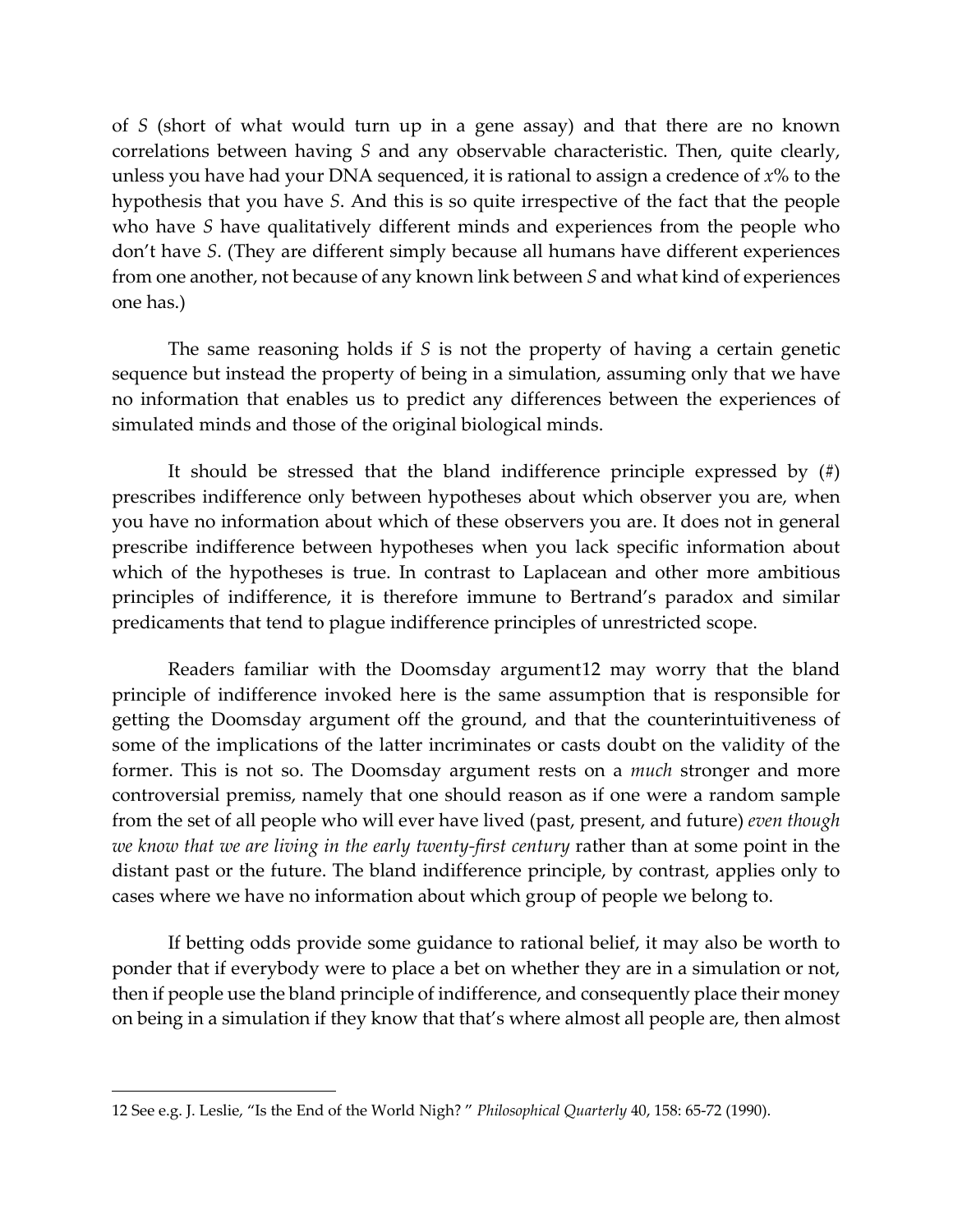everyone will win their bets. If they bet on *not* being in a simulation, then almost everyone will lose. It seems better that the bland indifference principle be heeded.

Further, one can consider a sequence of possible situations in which an increasing fraction of all people live in simulations: 98%, 99%, 99.9%, 99.9999%, and so on. As one approaches the limiting case in which *everybody* is in a simulation (from which one can *deductively* infer that one is in a simulation oneself), it is plausible to require that the credence one assigns to being in a simulation gradually approach the limiting case of complete certainty in a matching manner.

### **VI. INTERPRETATION**

The possibility represented by proposition (1) is fairly straightforward. If (1) is true, then humankind will almost certainly fail to reach a posthuman level; for virtually no species at our level of development become posthuman, and it is hard to see any justification for thinking that our own species will be especially privileged or protected from future disasters. Conditional on (1), therefore, we must give a high credence to *DOOM*, the hypothesis that humankind will go extinct before reaching a posthuman level:

One can imagine hypothetical situations were we have such evidence as would trump knowledge of  $\Box$ . For example, if we discovered that we were about to be hit by a giant meteor, this might suggest that we had been exceptionally unlucky. We could then assign a credence to *DOOM* larger than our expectation of the fraction of human-level civilizations that fail to reach posthumanity. In the actual case, however, we seem to lack evidence for thinking that we are special in this regard, for better or worse.

Proposition (1) doesn't by itself imply that we are likely to go extinct soon, only that we are unlikely to reach a posthuman stage. This possibility is compatible with us remaining at, or somewhat above, our current level of technological development for a long time before going extinct. Another way for (1) to be true is if it is likely that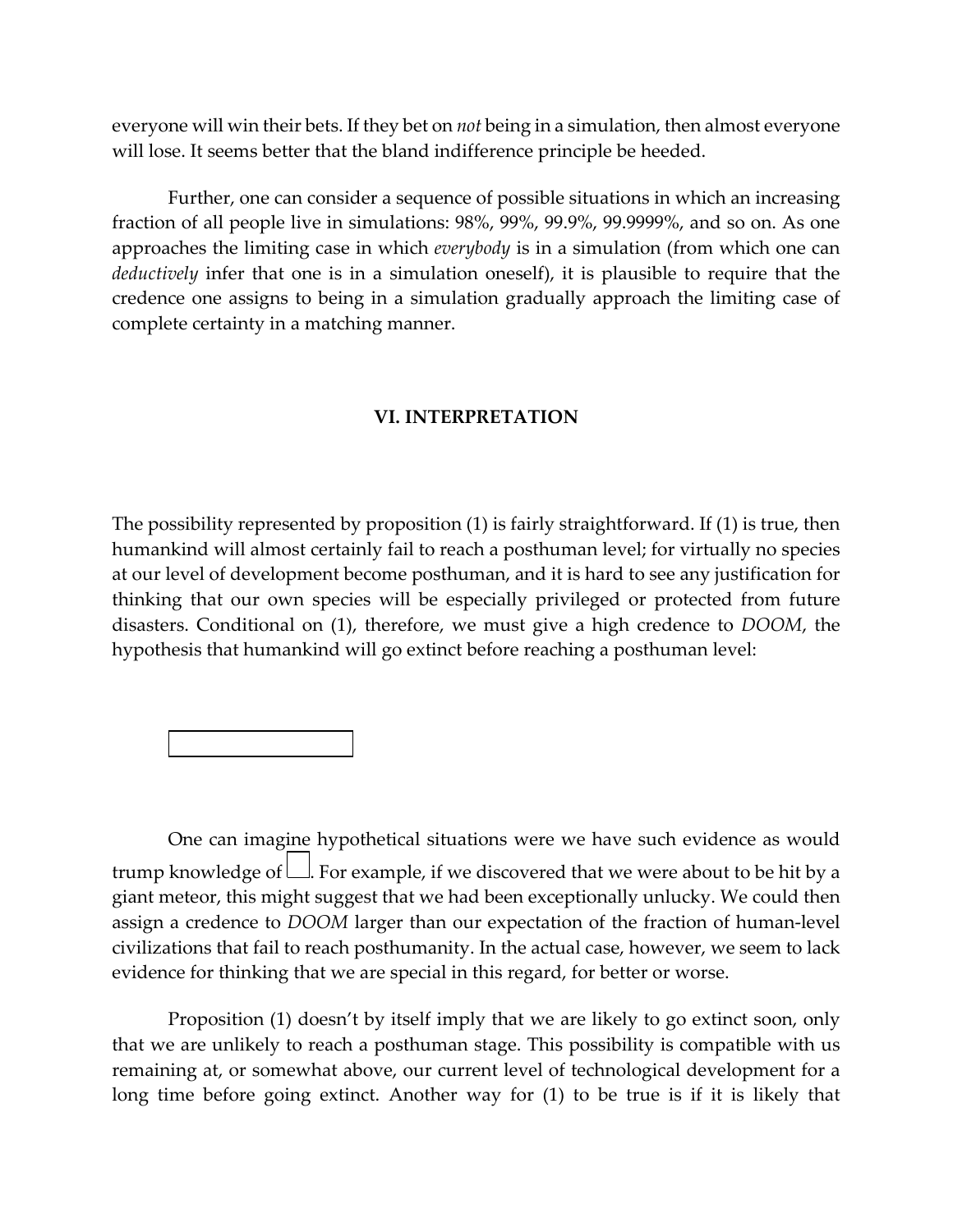technological civilization will collapse. Primitive human societies might then remain on Earth indefinitely.

There are many ways in which humanity could become extinct before reaching posthumanity. Perhaps the most natural interpretation of (1) is that we are likely to go extinct as a result of the development of some powerful but dangerous technology.[13](#page-11-0) One candidate is molecular nanotechnology, which in its mature stage would enable the construction of self-replicating nanobots capable of feeding on dirt and organic matter – a kind of mechanical bacteria. Such nanobots, designed for malicious ends, could cause the extinction of all life on our planet.[14](#page-11-1)

The second alternative in the simulation argument's conclusion is that the fraction of posthuman civilizations that are interested in running ancestor-simulation is negligibly small. In order for (2) to be true, there must be a strong *convergence* among the courses of advanced civilizations. If the number of ancestor-simulations created by the interested civilizations is extremely large, the rarity of such civilizations must be correspondingly extreme. Virtually no posthuman civilizations decide to use their resources to run large numbers of ancestor-simulations. Furthermore, virtually all posthuman civilizations lack individuals who have sufficient resources and interest to run ancestor-simulations; or else they have reliably enforced laws that prevent such individuals from acting on their desires.

What force could bring about such convergence? One can speculate that advanced civilizations all develop along a trajectory that leads to the recognition of an ethical prohibition against running ancestor-simulations because of the suffering that is inflicted on the inhabitants of the simulation. However, from our present point of view, it is not clear that creating a human race is immoral. On the contrary, we tend to view the existence of our race as constituting a great ethical value. Moreover, convergence on an ethical view of the immorality of running ancestor-simulations is not enough: it must be combined with convergence on a civilization-wide social structure that enables activities considered immoral to be effectively banned.

Another possible convergence point is that almost all individual posthumans in virtually all posthuman civilizations develop in a direction where they lose their desires

<span id="page-11-0"></span><sup>13</sup> See my paper "Existential Risks: Analyzing Human Extinction Scenarios and Related Hazards." *Journal of Evolution and Technology,* vol. 9 (2001) for a survey and analysis of the present and anticipated future threats to human survival.

<span id="page-11-1"></span><sup>14</sup> See e.g. Drexler (1985) op cit., and R. A. Freitas Jr., "Some Limits to Global Ecophagy by Biovorous Nanoreplicators, with Public Policy Recommendations." *Zyvex preprint* April (2000), http://www.foresight.org/NanoRev/Ecophagy.html.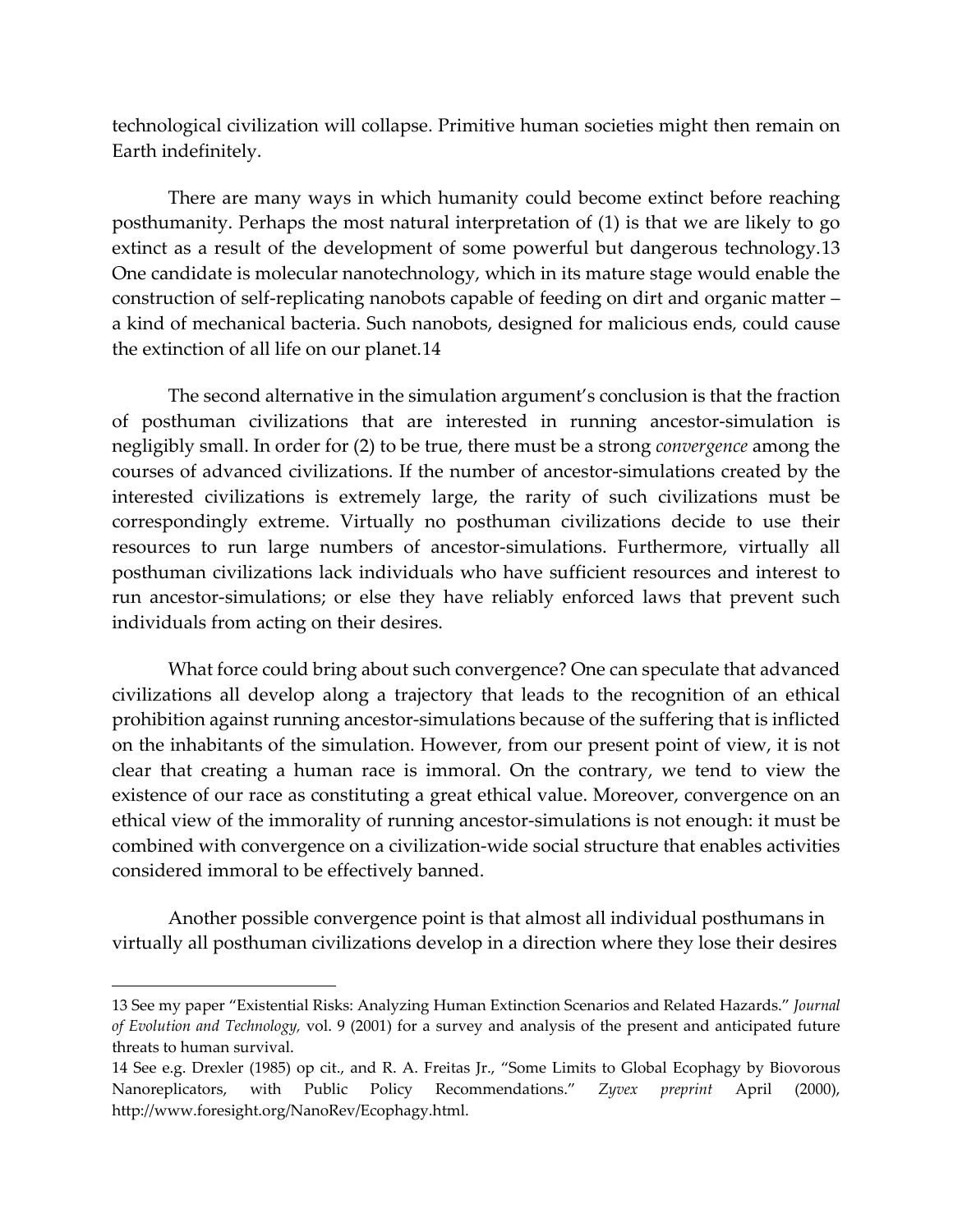to run ancestor-simulations. This would require significant changes to the motivations driving their human predecessors, for there are certainly many humans who would like to run ancestor-simulations if they could afford to do so. But perhaps many of our human desires will be regarded as silly by anyone who becomes a posthuman. Maybe the scientific value of ancestor-simulations to a posthuman civilization is negligible (which is not too implausible given its unfathomable intellectual superiority), and maybe posthumans regard recreational activities as merely a very inefficient way of getting pleasure – which can be obtained much more cheaply by direct stimulation of the brain's reward centers. One conclusion that follows from (2) is that posthuman societies will be very different from human societies: they will not contain relatively wealthy independent agents who have the full gamut of human-like desires and are free to act on them.

The possibility expressed by alternative (3) is the conceptually most intriguing one. If we are living in a simulation, then the cosmos that we are observing is just a tiny piece of the totality of physical existence. The physics in the universe where the computer is situated that is running the simulation may or may not resemble the physics of the world that we observe. While the world we see is in some sense "real", it is not located at the fundamental level of reality.

It may be possible for simulated civilizations to become posthuman. They may then run their own ancestor-simulations on powerful computers they build in their simulated universe. Such computers would be "virtual machines", a familiar concept in computer science. (Java script web-applets, for instance, run on a virtual machine – a simulated computer – inside your desktop.) Virtual machines can be stacked: it's possible to simulate a machine simulating another machine, and so on, in arbitrarily many steps of iteration. If we do go on to create our own ancestor-simulations, this would be strong evidence against (1) and (2), and we would therefore have to conclude that we live in a simulation. Moreover, we would have to suspect that the posthumans running our simulation are themselves simulated beings; and their creators, in turn, may also be simulated beings.

Reality may thus contain many levels. Even if it is necessary for the hierarchy to bottom out at some stage – the metaphysical status of this claim is somewhat obscure – there may be room for a large number of levels of reality, and the number could be increasing over time. (One consideration that counts against the multi-level hypothesis is that the computational cost for the basement-level simulators would be very great. Simulating even a single posthuman civilization might be prohibitively expensive. If so, then we should expect our simulation to be terminated when we are about to become posthuman.)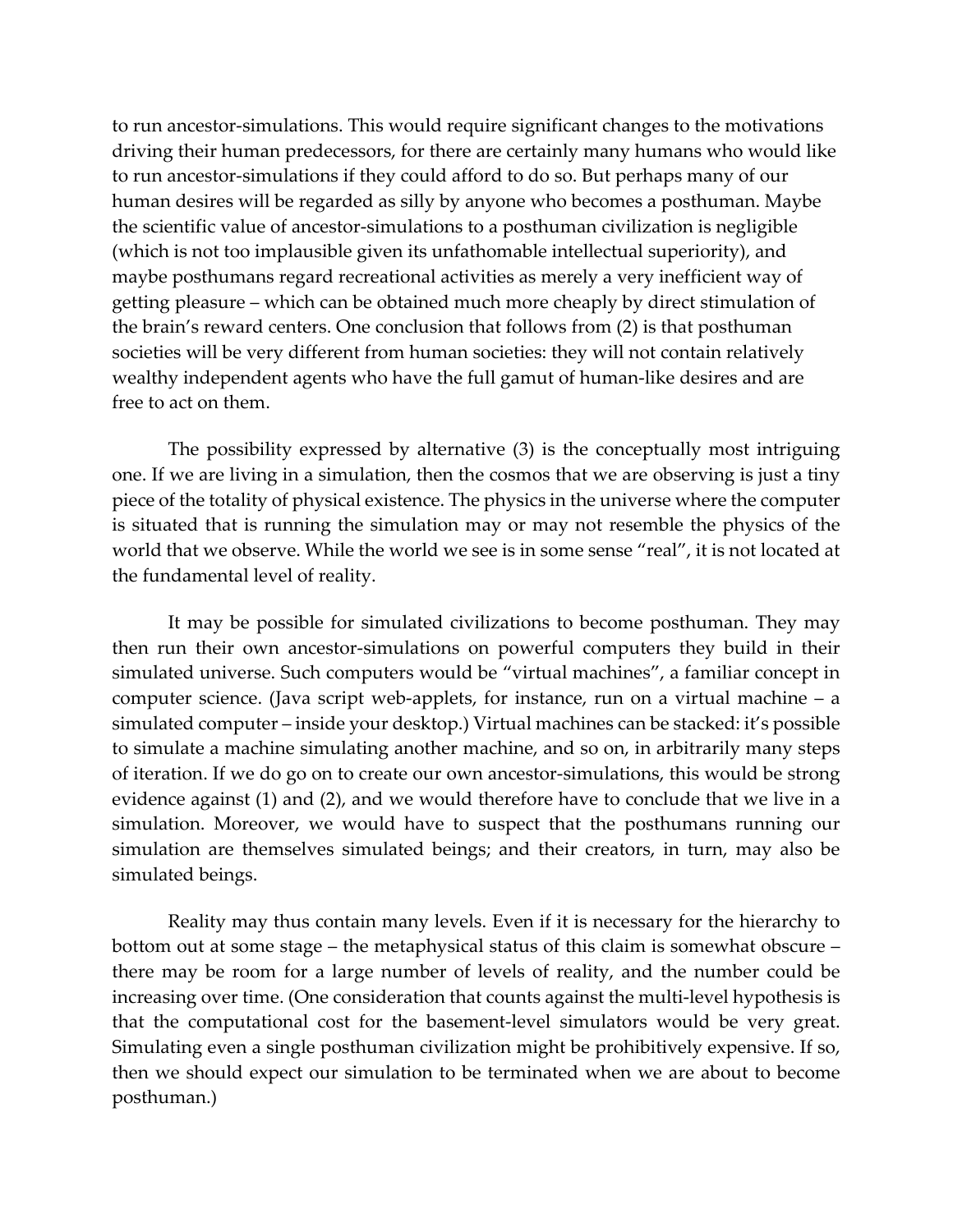Although all the elements of such a system can be naturalistic, even physical, it is possible to draw some loose analogies with religious conceptions of the world. In some ways, the posthumans running a simulation are like gods in relation to the people inhabiting the simulation: the posthumans created the world we see; they are of superior intelligence; they are "omnipotent" in the sense that they can interfere in the workings of our world even in ways that violate its physical laws; and they are "omniscient" in the sense that they can monitor everything that happens. However, all the demigods except those at the fundamental level of reality are subject to sanctions by the more powerful gods living at lower levels.

Further rumination on these themes could climax in a *naturalistic theogony* that would study the structure of this hierarchy, and the constraints imposed on its inhabitants by the possibility that their actions on their own level may affect the treatment they receive from dwellers of deeper levels. For example, if nobody can be sure that they are at the basement-level, then everybody would have to consider the possibility that their actions will be rewarded or punished, based perhaps on moral criteria, by their simulators. An afterlife would be a real possibility. Because of this fundamental uncertainty, even the basement civilization may have a reason to behave ethically. The fact that it has such a reason for moral behavior would of course add to everybody else's reason for behaving morally, and so on, in truly virtuous circle. One might get a kind of universal ethical imperative, which it would be in everybody's self-interest to obey, as it were "from nowhere".

In addition to ancestor-simulations, one may also consider the possibility of more selective simulations that include only a small group of humans or a single individual. The rest of humanity would then be zombies or "shadow-people" – humans simulated only at a level sufficient for the fully simulated people not to notice anything suspicious. It is not clear how much cheaper shadow-people would be to simulate than real people. It is not even obvious that it is possible for an entity to behave indistinguishably from a real human and yet lack conscious experience. Even if there are such selective simulations, you should not think that you are in one of them unless you think they are much more numerous than complete simulations. There would have to be about 100 billion times as many "me-simulations" (simulations of the life of only a single mind) as there are ancestor-simulations in order for most simulated persons to be in mesimulations.

There is also the possibility of simulators abridging certain parts of the mental lives of simulated beings and giving them false memories of the sort of experiences that they would typically have had during the omitted interval. If so, one can consider the following (farfetched) solution to the problem of evil: that there is no suffering in the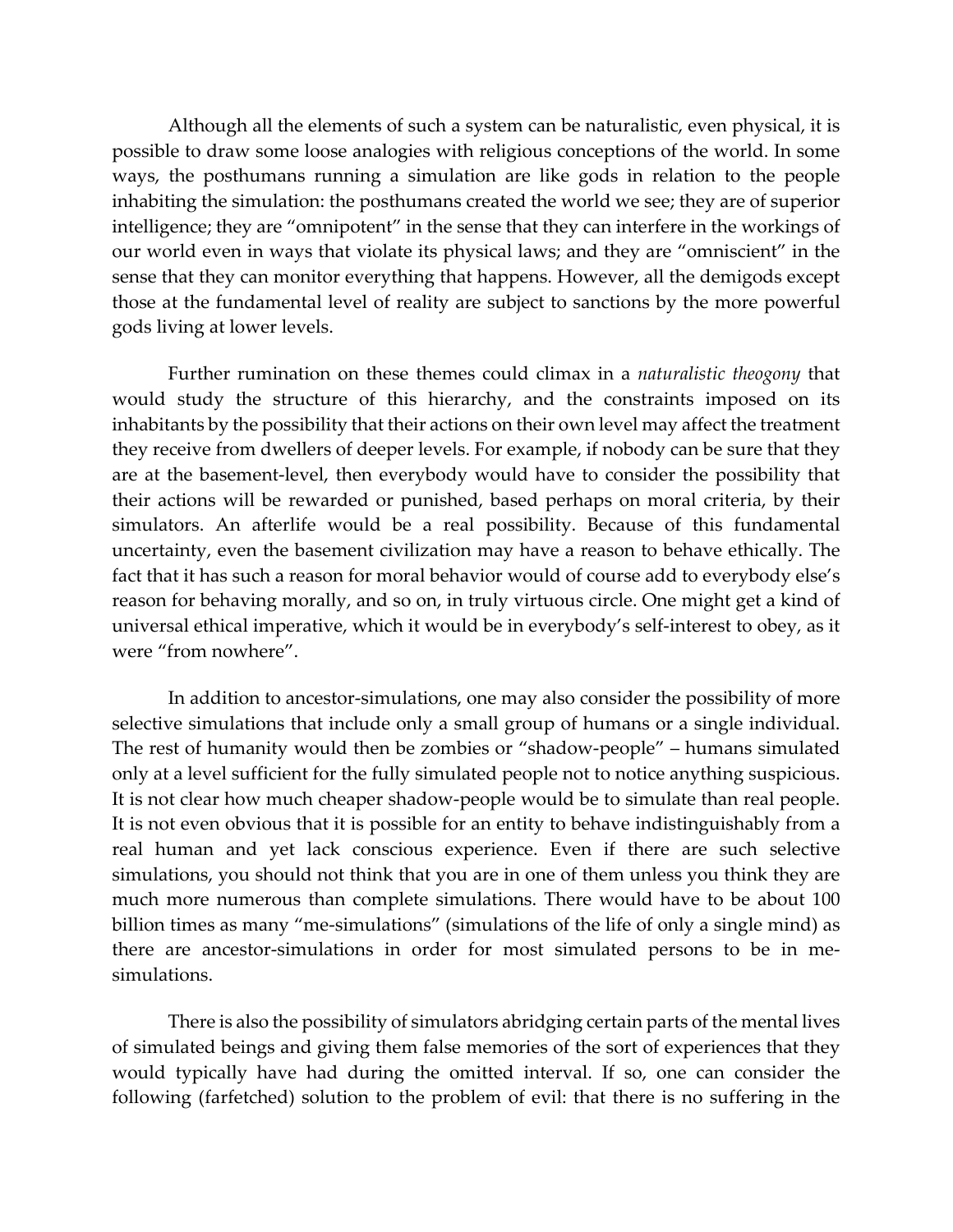world and all memories of suffering are illusions. Of course, this hypothesis can be seriously entertained only at those times when you are not currently suffering.

Supposing we live in a simulation, what are the implications for us humans? The foregoing remarks notwithstanding, the implications are not all that radical. Our best guide to how our posthuman creators have chosen to set up our world is the standard empirical study of the universe we see. The revisions to most parts of our belief networks would be rather slight and subtle – in proportion to our lack of confidence in our ability to understand the ways of posthumans. Properly understood, therefore, the truth of (3) should have no tendency to make us "go crazy" or to prevent us from going about our business and making plans and predictions for tomorrow. The chief empirical importance of (3) at the current time seems to lie in its role in the tripartite conclusion established above.[15](#page-14-0) We may hope that (3) is true since that would decrease the probability of (1), although if computational constraints make it likely that simulators would terminate a simulation before it reaches a posthuman level, then out best hope would be that (2) is true.

If we learn more about posthuman motivations and resource constraints, maybe as a result of developing towards becoming posthumans ourselves, then the hypothesis that we are simulated will come to have a much richer set of empirical implications.

#### **VII. CONCLUSION**

A technologically mature "posthuman" civilization would have enormous computing power. Based on this empirical fact, the simulation argument shows that *at least one* of the following propositions is true: (1) The fraction of human-level civilizations that reach a posthuman stage is very close to zero; (2) The fraction of posthuman civilizations that are interested in running ancestor-simulations is very close to zero; (3) The fraction of all people with our kind of experiences that are living in a simulation is very close to one.

If (1) is true, then we will almost certainly go extinct before reaching posthumanity. If (2) is true, then there must be a strong convergence among the courses of advanced civilizations so that virtually none contains any relatively wealthy

<span id="page-14-0"></span><sup>15</sup> For some reflections by another author on the consequences of (3), which were sparked by a privately circulated earlier version of this paper, see R. Hanson, "How to Live in a Simulation." *Journal of Evolution and Technology*, vol. 7 (2001).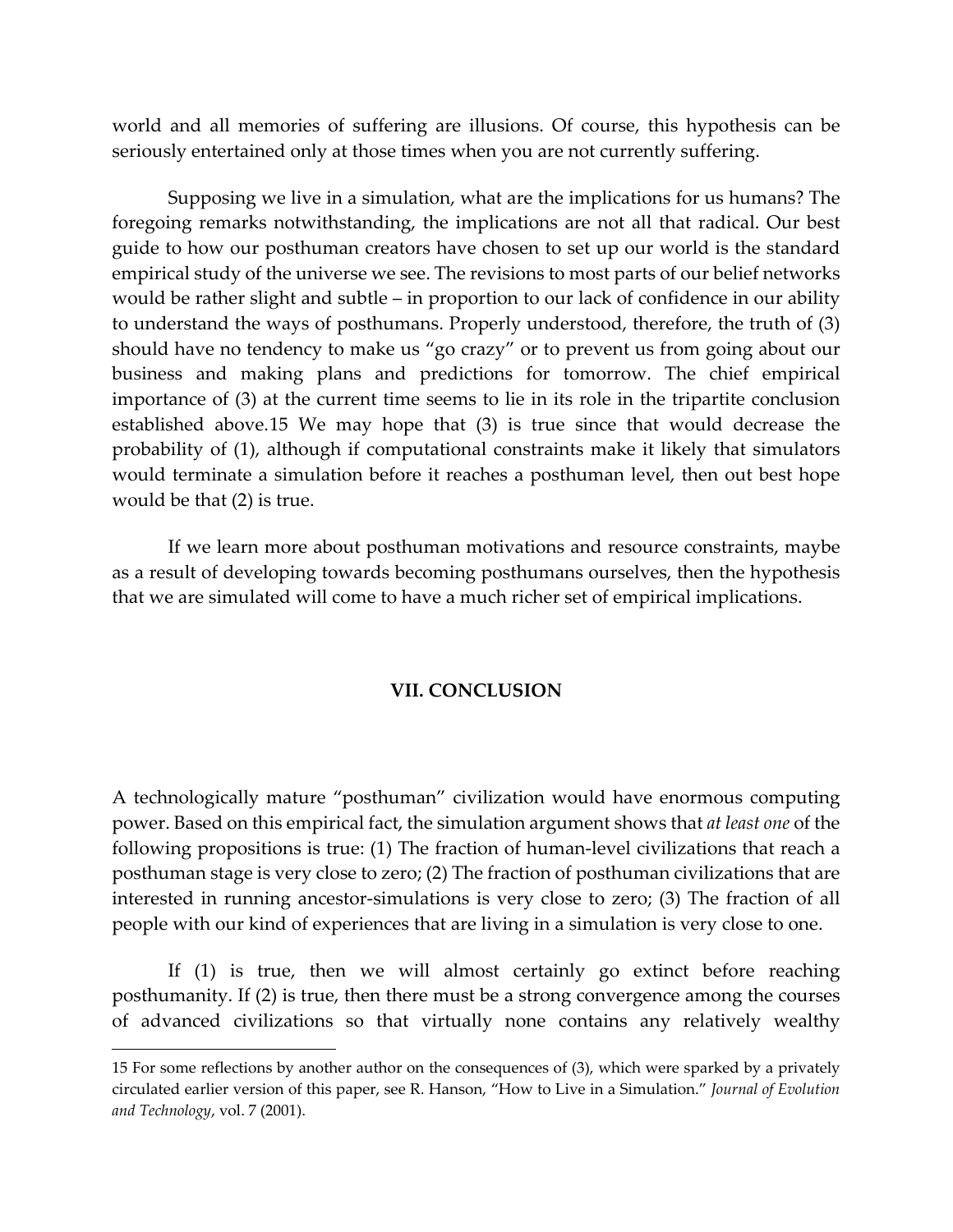individuals who desire to run ancestor-simulations and are free to do so. If (3) is true, then we almost certainly live in a simulation. In the dark forest of our current ignorance, it seems sensible to apportion one's credence roughly evenly between (1), (2), and (3).

Unless we are now living in a simulation, our descendants will almost certainly never run an ancestor-simulation.

# **Acknowledgements**

I'm grateful to many people for comments, and especially to Amara Angelica, Robert Bradbury, Milan Cirkovic, Robin Hanson, Hal Finney, Robert A. Freitas Jr., John Leslie, Mitch Porter, Keith DeRose, Mike Treder, Mark Walker, Eliezer Yudkowsky, and several anonymous referees.

[Nick Bostrom's academic homepage: [www.nickbostrom.com\]](http://www.nickbostrom.com/) [More on the simulation argument: [www.simulation-argument.com\]](http://www.simulation-argument.com/)

Review of Bostrom's paper by Brian Eggleston, Stanford University.

 In "Are you living in a computer simulation?", Nick Bostrom presents a probabilistic analysis of the possibility that we might all be living in a computer simulation. He concludes that it is not only possible, but rather probable that we are living in a computer simulation. This argument, originally published in 2001, shook up the field of philosophical ontology, and forced the philosophical community to rethink the way it conceptualizes "natural" laws and our own intuitions regarding our existence. Is it possible that all of our ideas about the world in which we live are false, and are simply the result of our own desire to believe that we are "real"? Even more troubling, if we are living in a computer simulation, is it possible that the simulation might be shut off at any moment? In this paper, I plan to do two things. First, I hope to consider what conclusions we might draw from Bostrom's argument, and what implications this might have for how we affect our lives. Second, I plan to discuss a possible objection to Bostrom's argument, and how this might affect our personal probability for the possibility that we are living in a computer simulation.

 Bostrom begins his argument by making a few assumptions necessary to the probabilistic claims he makes. The first is substrate-independence. This is simply the claim that if we were able to model the mind with enough detail, then we would be able to create artificial minds capable of thought in the same way that we are. He goes further to assume that, if we were able to simulate the entire world in sufficient detail, and feed this world into the artificial minds we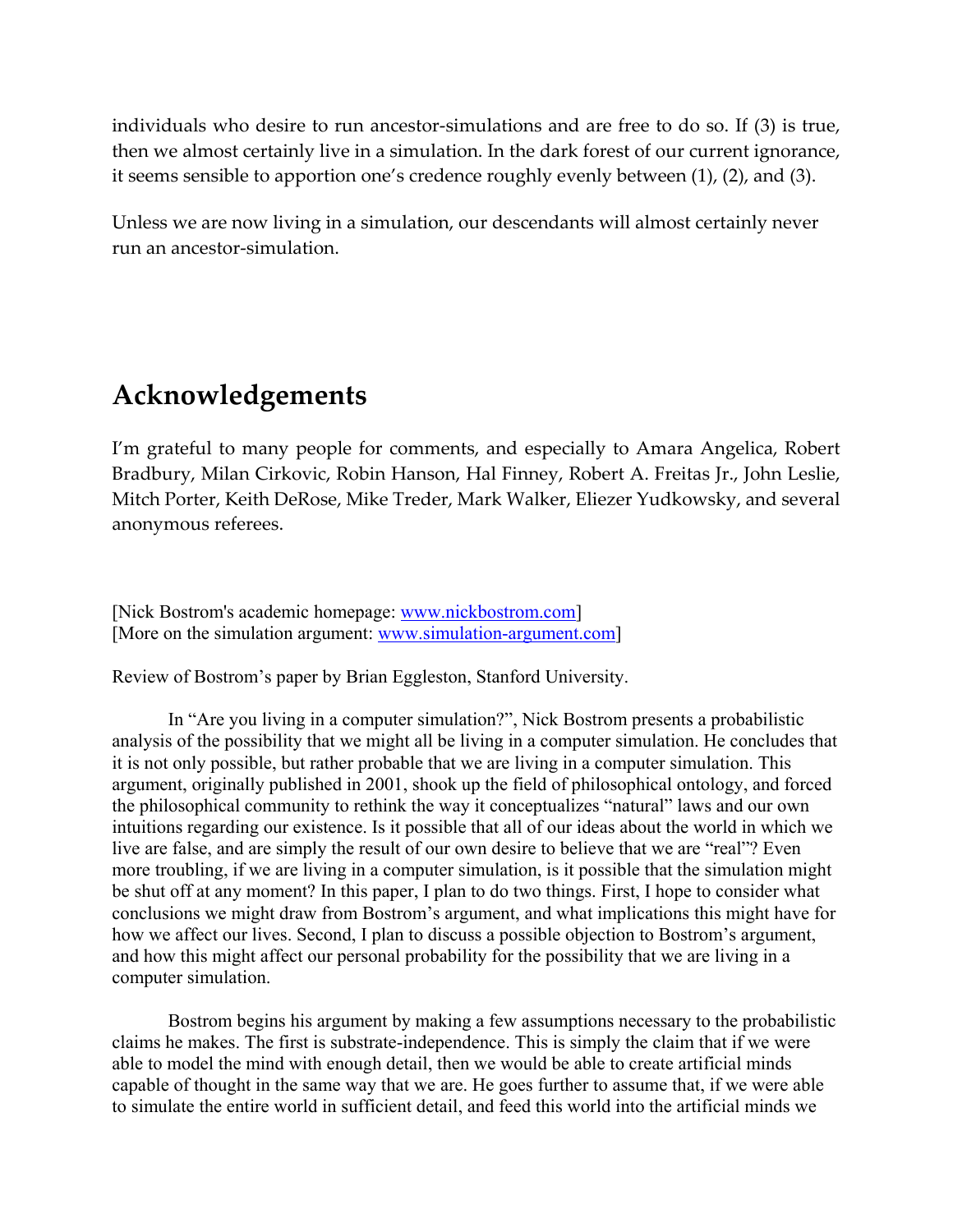have created in the form of sensory inputs, the artificial minds would be incapable of determining that they were in a simulation, unless they were given explicit knowledge of it by the creators of the simulation.

 Bostrom then goes on to assert that it would be theoretically possible to create a machine with enough computing power to simulate both the human mind and the universe in sufficient detail to create a simulation that would be indistinguishable from our universe by the population of the simulation. This is based on projections of the advancement of current technology as well as on current theoretical designs of possible computing machines. This assumption, although a grand one, will be considered a valid one for the purposes of this review of the argument.

 This moves Bostrom into the main part of his argument. Although Bostrom uses some formal probability theory to make this argument here, it is unnecessary to reproduce it verbatim in order to understand the general argument that he is making. Instead, I will give a general form of the argument in prose, and reproduce a small section of the probability theory later during my critique of the argument.

 Bostrom begins by giving an estimate of the fraction of all people in existence that are simulated people, who don't exist at the fundamental level of reality. He estimates this as the expectation of the number of simulated people divided by the expectation of the number of simulated people plus the number of real people. The expectation of the number of simulated people is equal to the probability of simulations being done times the average number of simulations that would be done if simulations were done times the average number of people in each simulation. Bostrom argues that this calculation gives us the fraction of all people in existence that are actually simulated people and not "real" people.

 Bostrom then makes an appeal to the principle of indifference. This principle states that when there is no independent reason to believe one proposition over another, the probability that the proposition is true is equal to the number of possible ways that the proposition could turn out to be true divided by the total number of possible outcomes. This principle, when applied to the case of simulation, says that the probability that we are living in a simulated world instead of a real one is equal to the fraction of all people that are actually simulated people.

 By reviewing the probability assignments that Bostrom has just given, it becomes clear that several things have to be the case. Because the number of simulations run by a civilization capable of running them would be very great, if simulations are done, then the number of people that are simulated would be much greater than the number of people that are not simulated, which would mean that the probability that we are living in a simulated universe is almost unity. So, it becomes clear that one of two things must be the case. Either the probability that simulations are run is very small (practically null), or it is almost certain that we ourselves are living in a simulation.

 Bostrom asserts that, because we have no reason to believe that either of these possibilities is more likely than the other, we have no reason to change the way we live our lives because of this argument. However, this isn't quite accurate. If we know that one of the two of these options *must* be the case, then utility theory tells us that our personal utility that we assign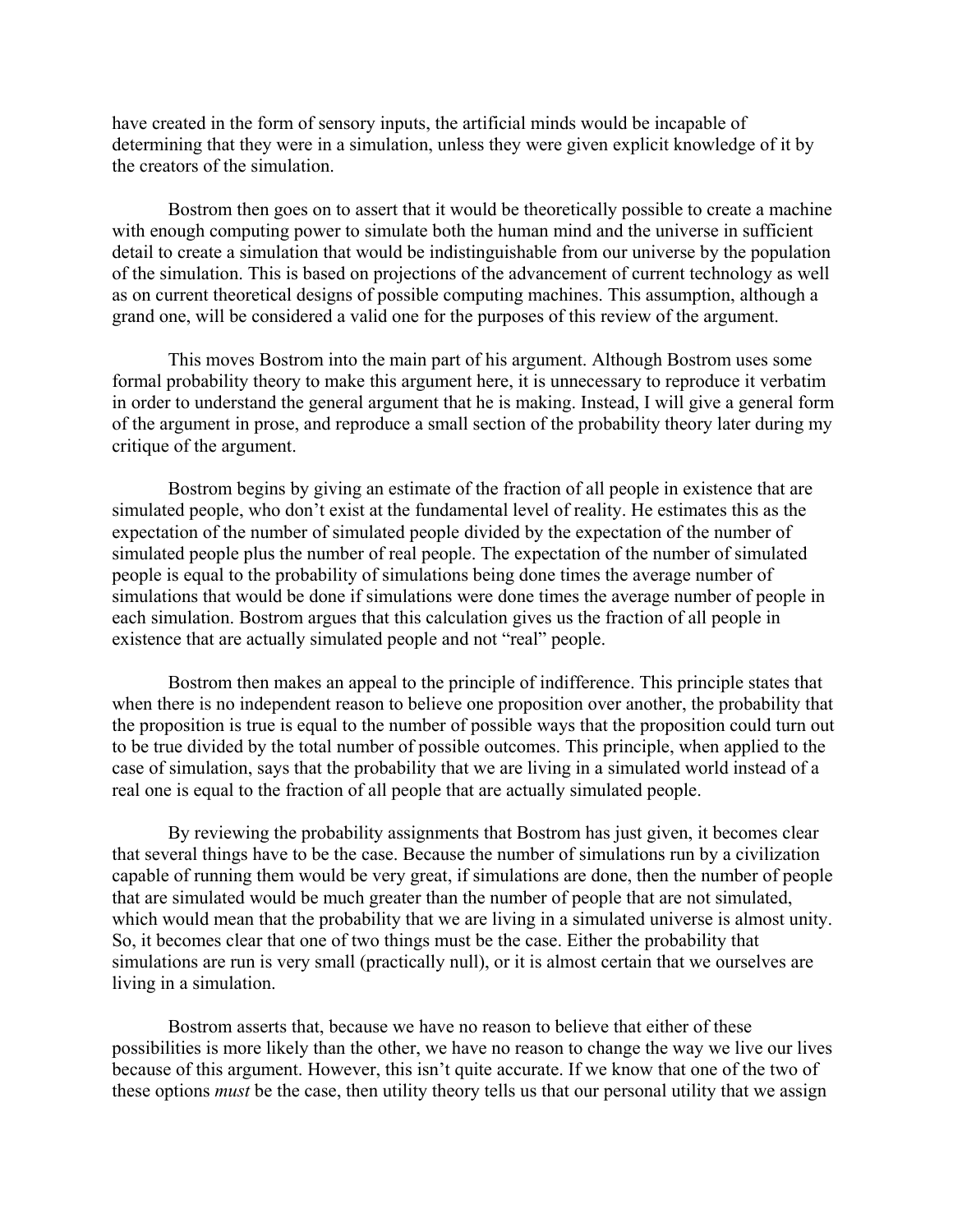to any particular action should be the weighted utility of this action, given the probability of these two scenarios. In other words, we should live our lives as if we are half sure that we are living in a simulated universe.

 This might entail several things. Assuming that we don't want the simulation to be turned off (as this would cause us to cease to exist), we should do everything in our power to keep whoever is simulating us interested in the simulation. This might cause us to pursue actions that are more likely to cause very dramatic events to happen. Also, if we believe that our simulators are willing to punish/reward people for certain behavior within the simulation, we should try to figure out what behavior they are going to reward and act on that. Thus, knowing that we are very probably living in a computer simulation should have a profound effect on the way we lead our lives.

 Clearly, this argument has some real implications about how we should view our world and the future of our species, as well as implications about how we should live our lives, if we are forced to accept that we are living in a simulation. With all of this at stake, we have a lot invested in the validity of this argument. Before simply accepting it, it would be worthwhile to take a closer look at the formal probabilistic analysis that Bostrom asserts. I intend to argue here that Bostrom miscalculates the expected fraction of simulated people by ignoring the prior probabilities that are to be placed on the existence of such people.

 The expectation of the number of simulated people is taken to be the number of simulations that are run (assuming that they *are* run) times the number of people in each simulation (again, assuming that these simulations are run) times the probability that these simulations are run. Bostrom asserts that this expectation is given by the formula: [1- P(DOOM)]\*N\*H, where [1-P(DOOM)] is the probability that our civlization (or one like ours) achieves the ability to run simulations, N is the average number of simulations that would be run by such a civilization, and H is the average number of individuals that would live in such a simulation. However, obviously we cannot count individuals from simulations that we ourselves run, because these simulated individuals don't contribute to the possibility that we are in a simulated universe, since we know for sure that we are not them, since we created them. In fact, that only simulated individuals that can contribute the probability that we are living in a simulated universe are individuals that we haven't (and will not) create. In other words, only individuals that aren't *from* our universe or from universes that we might eventually simulate can be counted, as these are the only individuals for which the principle of indifference holds.

 This is important because it changes the expectation of simulated individuals that Bostrom is trying to calculate. The probability that at least one civilization reaches the ability to run simulations is equal to the probability that a civilization with the potential to reach such an ability exists times the probability that that civilization actually manages to reach the ability. This would be expressed as  $P(W)^*[1-P(DOOM)]$ , where W stands for the proposition that a world exists in which a civilization as the potential for achieving the ability to run ancestor simulations. Before, it was okay to assume that  $P(W)=1$ , because we know that at least one world (our own) exists with the possibility of running simulations someday. This allowed us to reduce the expectation of simulated people to [1-P(DOOM)]\*N\*H. However, because we can't count our world towards the expectation of simulated people if we want to maintain the principle of